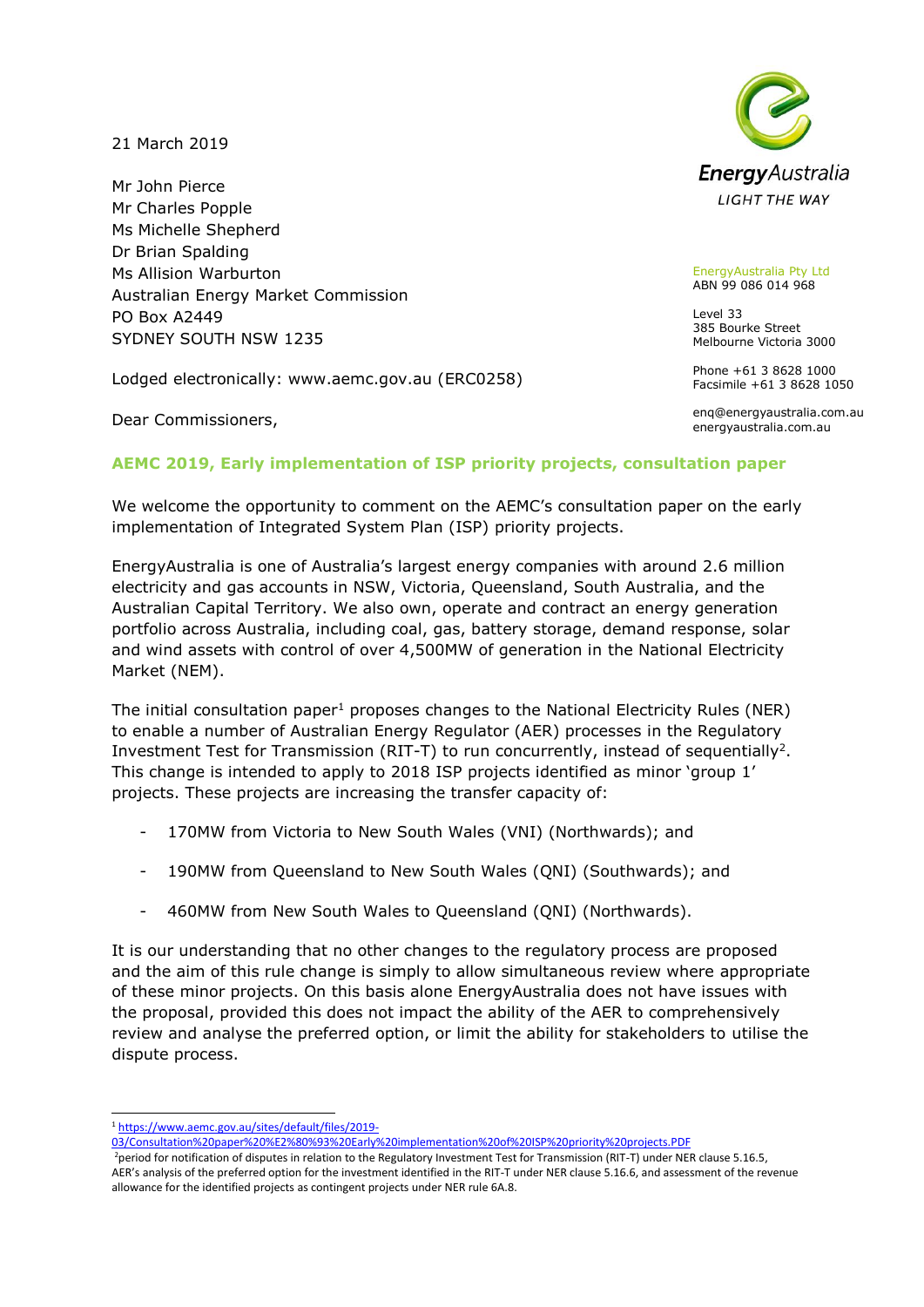The intent of the first rule change is that the changes to the AER processes would apply only to the proposed 'group 1' projects above. We understand that these changes would in fact also apply to any of the further credible options currently being considered in both the RIT-T processes. For example, AEMO (as the TNSP for Victoria) in the VNI RIT-T project specification consultation report (PSCR) is also proposing a number of far more significant upgrades with costs up to \$500m as credible options<sup>3</sup>. We do not consider these as minor upgrades and do not support the rule change proposal (without clarification) applying to these projects.

The AEMC has indicated that this consultation will also contemplate a further rule change lodged to enable two<sup>4</sup> of the AER processes to be run concurrently for the South Australia Energy Transformation project<sup>5</sup> (SAET). In the 2018 ISP the SAET was identified as an 'group 2' project. Recently the proponent (ElectraNet) published their Project Assessment Conclusion Report (PACR)<sup>6</sup> for the project, recommending that the project go ahead. We do not support the proposed changes for the SAET project.

The rule change proposal (for the SAET) states that with these changes the project would be able to be implemented more quickly, promoting reliability and security in the NEM at a time when there are generator retirements and an increasing proportion of intermittent generation in South Australia<sup>7</sup>. We would strongly dispute this claim. The market benefits presented from the SAET do not include increasing the reliability and security of South Australia. In fact, the market benefits of the project are almost solely reliant on local dispatchable generation being offset by lower priced black coal generation, with these South Australian generators in fact closing in the modelling<sup>8</sup>. This would leave the state even more reliant on interconnection to meet its capacity needs. This seems contradictory to the statement above, as new interconnection is effectively forcing the closure of dispatchable generators in the state, potentially reducing reliability and security. The SAET project is further complicated by interaction with the Retailer Reliability Obligation (RRO) which aims to incentive firm dispatchable capacity into the NEM, this also appears contradictory to the results of the SAET.

While the timely assessment and approval of proposed transmission investments made on the customers behalf is important, changes must not devalue the RIT-T process or lead to potential unintended consequences. That is, they must not act to reduce a transparent and comprehensive consultation on the proponents behalf, or impede the ability to both stakeholders and the AER to review the project assumptions, modelling and results.

TNSP's need to prove, without doubt, that network projects are in the best interests of customers and that the market benefits are robust across a wide range of sensitives and scenarios. EnergyAustralia considers that the SAET results and conclusions fall short of this. Customers bear all risk that promised benefits of additional interconnection do not eventuate.

-

<sup>6</sup> <https://www.electranet.com.au/projects/south-australian-energy-transformation/>

[%20ISP%20priority%20projects%20%E2%80%93%20SA%20Energy%20Transformation.pdf](https://www.aemc.gov.au/sites/default/files/2019-03/Rule%20change%20request%20-%20ISP%20priority%20projects%20%E2%80%93%20SA%20Energy%20Transformation.pdf)

<sup>&</sup>lt;sup>3</sup> [https://www.aemo.com.au/-/media/Files/Electricity/NEM/Planning\\_and\\_Forecasting/Victorian\\_Transmission/2018/Victoria-to-New-](https://www.aemo.com.au/-/media/Files/Electricity/NEM/Planning_and_Forecasting/Victorian_Transmission/2018/Victoria-to-New-South-Wales-Interconnector-Upgrade-RIT-T-PSCR.pdf)[South-Wales-Interconnector-Upgrade-RIT-T-PSCR.pdf](https://www.aemo.com.au/-/media/Files/Electricity/NEM/Planning_and_Forecasting/Victorian_Transmission/2018/Victoria-to-New-South-Wales-Interconnector-Upgrade-RIT-T-PSCR.pdf)

<sup>4</sup> That is 5.16.6 and 6A.8

<sup>5</sup> <https://www.aemc.gov.au/rule-changes/early-implementation-isp-priority-projects>

<sup>7</sup> Page, 3-4[, https://www.aemc.gov.au/sites/default/files/2019-03/Rule%20change%20request%20-](https://www.aemc.gov.au/sites/default/files/2019-03/Rule%20change%20request%20-%20ISP%20priority%20projects%20%E2%80%93%20SA%20Energy%20Transformation.pdf)

<sup>&</sup>lt;sup>8</sup> This capacity is replaced by new interconnection and build of 700MW of pumped storage.